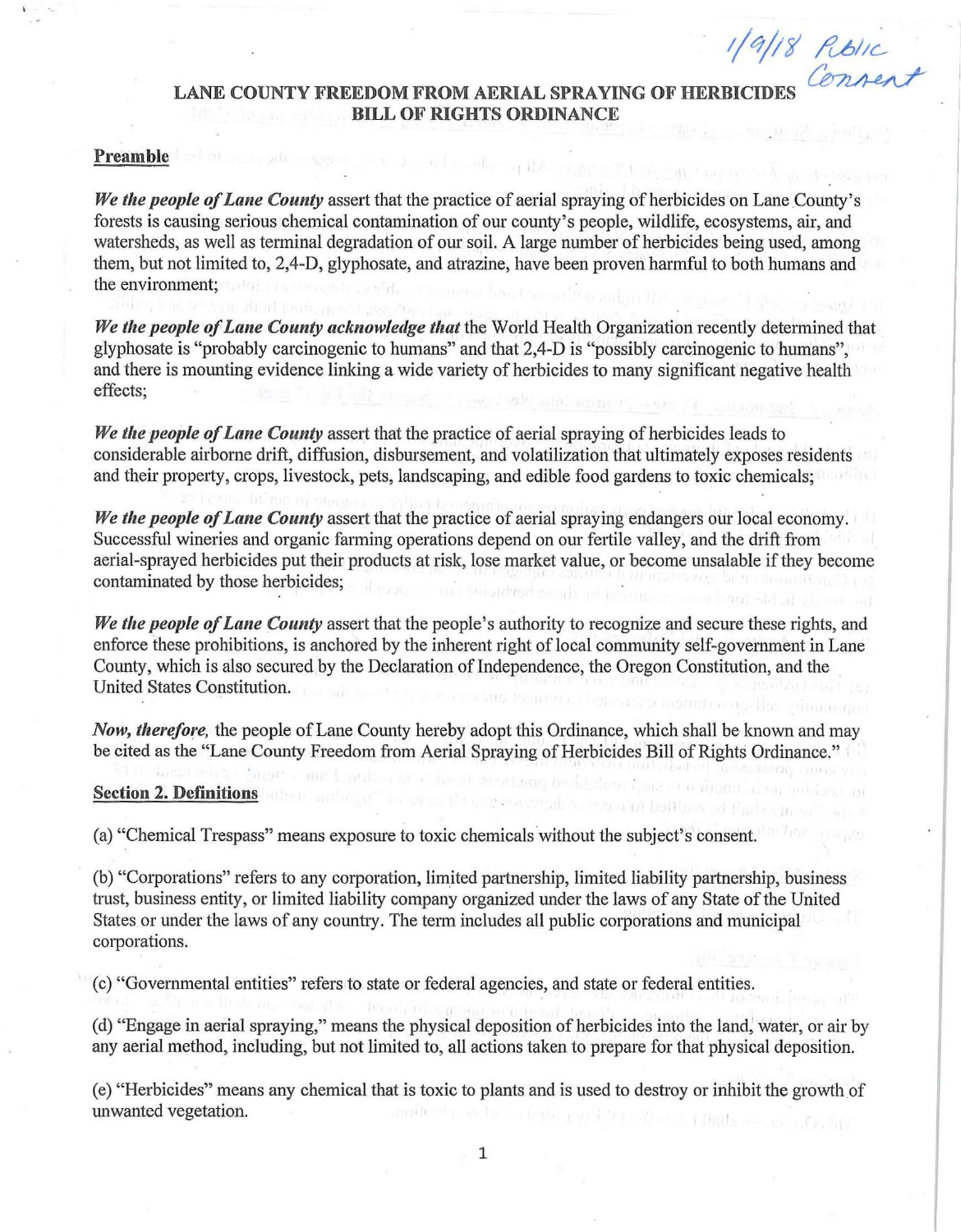# Section 3. Statements of Law -Freedom from Aerial Spraying of Herbicides Bill of Rights

(a) *Right to be Free from Chemical Trespass.* All people of Lane County possess the right to be free from chemical trespass of aerial sprayed herbicides.

(b) *Right to Clean Air, Water, and Soil.* All people of Lane County possess the right to clean air, water, and soil free from chemical trespass of aerial sprayed herbicides within Lane County

(c) *Rights as Self.Executing.* All rights delineated and secured by this Ordinance are inherent, fundamental, and unalienable, and shall be self-executing and enforceable against both private and public actors. They shall not require any enabling or implementing legislation to be enforced by the County or any resident of Lane County.

## Section 4. Statements of Law - Prohibitions Necessary to Secure the Bili of Rights

(a) It shall be unlawful for any corporation or governmental entity to violate any right secured by this Ordinance.

(b) It shall be unlawful for any corporation or governmental entity to engage in aerial spraying of herbicides within Lane County.

( c) Corporations and governmental entities engaged in aerial spraying of herbicides in Lane County shall be strictly liable for damages caused by those herbicides to the people and property within Lane County.

### Section 5. Authority and Enforcement

(a) This Ordinance is enacted under the authority of the people's inherent and inalienable right of local community self-government exercised to protect our community from the aerial spraying of herbicides.

(b) Lane County·or any resident of Lane County may enforce this Ordinance through an action brought in any court possessing jurisdiction over activities occurring within Lane County, including, but not limited to, seeking an injunction to stop prohibited practices. In such an action, Lane County or the resident of Lane County shall be entitled to recover damages and all costs of litigation, including, without limitation, expert, and attorney's fees.

### Section 6. Self-Execution

This Ordinance is self-executing.

### Section 7. Severability

The provisions of this Ordinance are severable. If any court decides that any section, clause, sentence, part or provision of this Ordinance is illegal, invalid or unconstitutional, such decision shall not affect, impair or invalidate any of the remaining sections, clauses, sentences, parts or provisions of this Ordinance.

## Section 8. Effect

This Ordinance shall take effect thirty (30) days after adoption.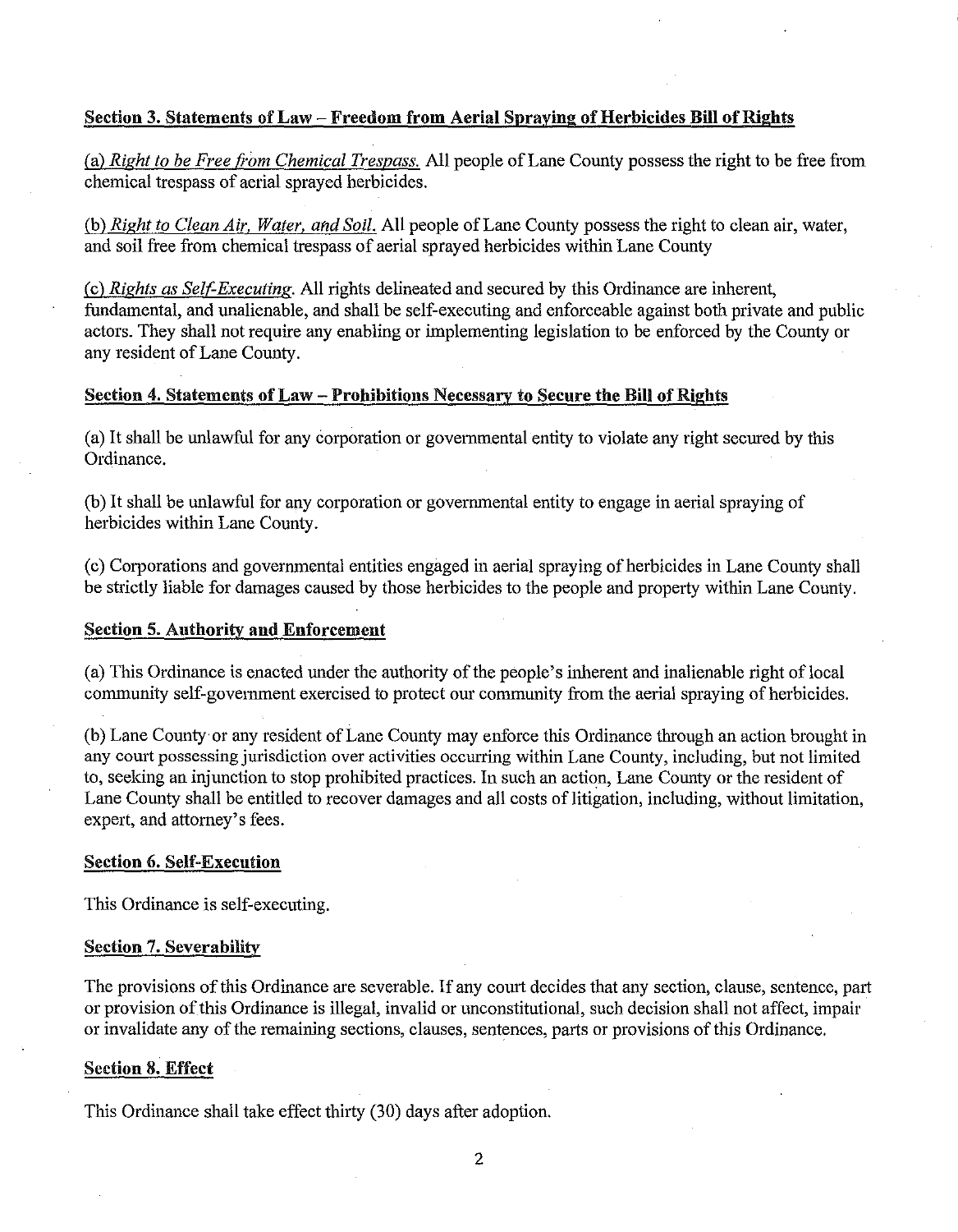### LANE COUNTY COMMUNITY SELF-GOVERNMENT ORDINANCE

*Whereas, we the people of Lane County possess an inalienable and fundamental right of local* community self-government that includes a right to a system of government that recognizes that right, and a right to a system of local government within Lane County that secures and protects the fundamental rights of every resident in the County;

*Whereas,* we the people of Lane County recognize that this individual right – exercised collectively – empowers us to enact laws that protect and secure our rights and our health, safety, and welfare, free from corporate and governmental interference;

*Whereas,* we the people of Lane County recognize that the current Lane County system of government fails to recognize fully our self-governing authmity because corporations may assert their "rights" to override our laws; and our municipal "home rule" authority can be preempted by state or federal legislators and agencies even when our elected representatives and citizens act to protect the community's health, safety, and welfare;

*Whereas,* we the people of Lane County recognize that the operation of these legal doctrines renders our municipal government unable to protect our rights, and the application of those doctrines renders us powerless to exercise fully our self-governing authority;

*Whereas, we the people of Lane County possess the constitutional right to change our current system* of government because it fails to recognize our self-governing authority and it has been rendered unable to secure our rights;

*Whereas,* we the people of Lane County hereby declare that our current system of government is inadequate, and therefore, we adopt this ordinance to establish a system of municipal governance that recognizes our inalienable self-governing authority, and that is empowered to secure and protect our rights;

*Whereas,* we the people of Lane County acknowledge that a right of local community selfgovernment is secured by the Declaration of Independence, the Oregon Constitution, and the United States Constitution, and includes the authority to change the government when it becomes destructive to the people's fundamental rights and well-being; and

*Whereas,* we the people of Lane County acknowledge that Article I, Section 1 of the Oregon Constitution provides: "all power is inherent in the people, and all free governments are founded on their authority, and instituted for their peace, safety, and happiness; and they have at all times a right to alter, reform, or abolish the government in such manner as they may think proper."

*Therefore,* we the people of Lane County assert our inalienable and fundamental right of local community self-government, and hereby adopt this "Community Self-Government Ordinance."

1